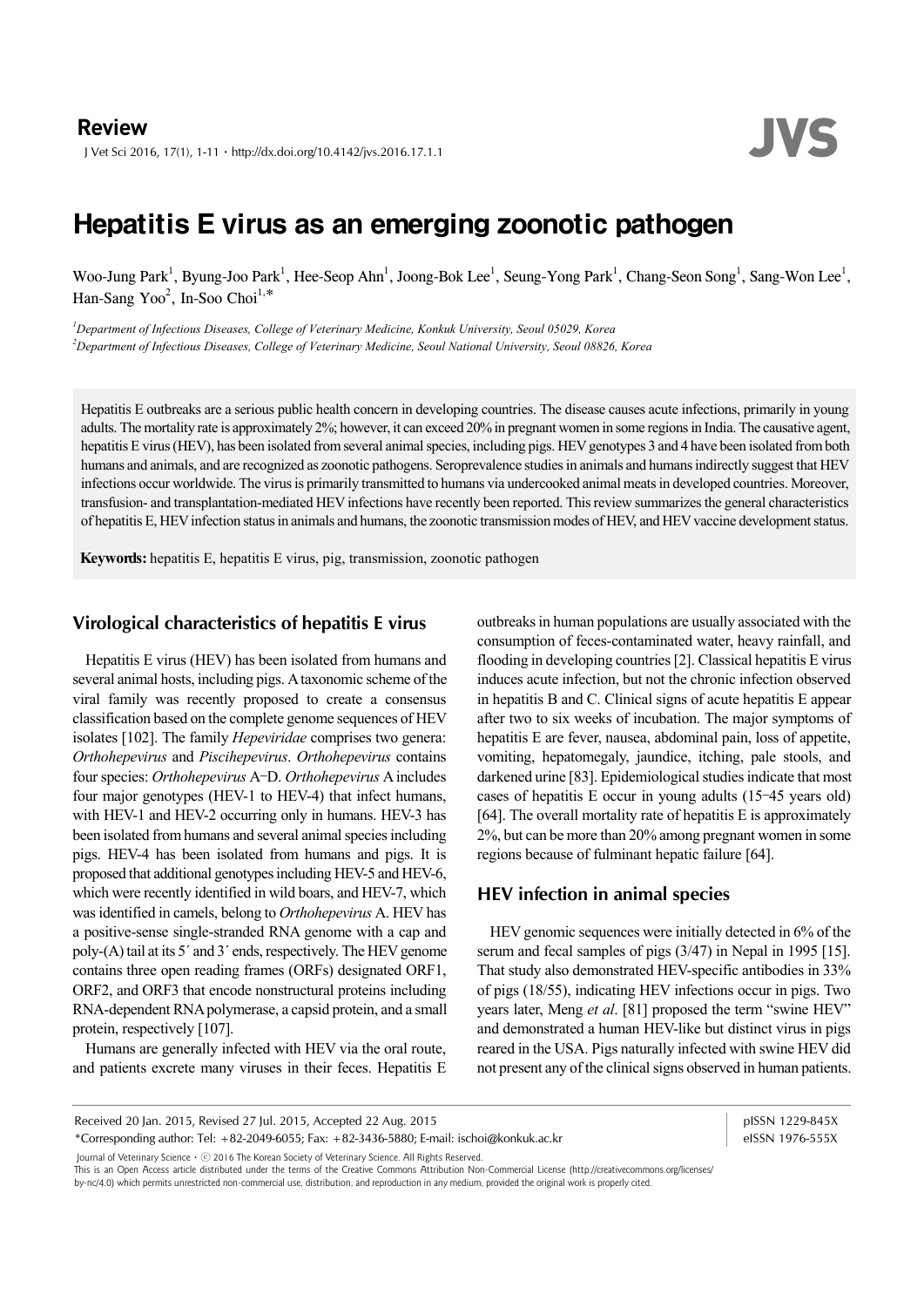However, the infectivity of swine HEV was verified in pigs that developed viremia, replication intermediate (negative-sense antigenomic) RNA, seroconversion, and mild hepatitis. Only microscopic hepatitis characterized by mild multifocal lymphoplasmacytic hepatitis was observed in the liver tissues of HEV-infected pigs. That study also demonstrated the cross-reactivity of sera obtained from infected pigs with the capsid protein of human HEV strain, very high seroprevalence (80–100%) in pigs older than 3 months, and a high genetic homology between swine and human HEV strains. A subsequent study determined the seroprevalence of HEV in pig populations in two HEV-endemic countries (China and Thailand) and two HEV–non-endemic countries (Korea and Canada) [79]. The results showed that considerable proportions of pigs (20–90%) older than 3 to 4 months in all countries had anti-HEV IgG antibodies. Thus, the aforementioned studies indicate most HEV infections begin in 2 to 3-month-old pigs after weaning at about one month. Despite the small number of countries included in those studies, the results suggest hepatitis E is enzootic in pig populations in both endemic and non-endemic countries.

The cross-species infectivity of swine HEV was verified by experimental infection of non-human primates [80]. Two rhesus monkeys and a chimpanzee inoculated with swine HEV (genotype 3) exhibited evidence of viral replication, such as viremia, seroconversion, fecal viral shedding, and mild hepatitis with elevated serum alanine aminotransferase (ALT). Therefore, the possibility of human infection with swine HEV was proposed. Pregnant gilts were experimentally infected with swine HEV to reproduce fulminant hepatitis, which was observed in pregnant women living in some geographic regions of developing countries [58]. However, this failed to reproduce fulminant hepatitis and abortion.

The identification of swine HEV prompted the serological surveillance of HEV infections in several animal species. Animals evaluated in the United States showed the following seroprevalence rates: bison, 4.6%; cattle, 15%; dogs, 0.9%; Norway rats, 0.6%; farmed swine, 41.2%; and wild swine, 2.9% [23]. In contrast, cattle and dogs did not have anti-HEV antibodies, but 8.1% of cats harbored antibodies against HEV in Korea [103]. A recent seroprevalence study in China reported that 21.12% and 6.28% of dogs and cats have anti-HEV antibodies, respectively [71]. In India, 4.4 to 6.9% of cattle, 54.6 to 74.4% of pigs, 22.7% of dogs, and 2.1 to 21.5% of rodents have anti-HEV antibodies in their sera [5]. Although those authors did not detect antibodies against HEV in goat sera, a recent study reported serological evidence of infection of HEV-like agents in a goat population in the United States [97]. In addition to this indirect serological evidence of HEV infection, the identities of HEV or the HEV genome have been demonstrated in several animal species, including rabbits, chickens, deer, wild boars, mongooses, rats, bats, ferrets,

camels, and trout [102].

Rabbit HEV was recently identified in China [121]. The full-length nucleotide sequences of two rabbit HEV isolates shared 74%, 73%, 78 to79%, 74 to75%, and 46 to 47% identity with genotypes 1, 2, 3, and 4, and avian HEV, respectively. That study reported the HEV seroprevalence in rabbits in China to be 57% (191/335). Additional analysis of full genome sequences of rabbit HEV isolates show that they have unique several characteristics, including an insertion of 31 amino acids in ORF1 (amino acids 927–957), which is never found in any isolate of HEV genotypes 1 to 4 [28]. Surprisingly, research rabbits including specific pathogen-free rabbits exhibited 40 to 50% of HEV seroprevalence in the United States [8]. These findings indicate rabbit HEV is widespread in rabbit farms and research facilities. Therefore, the effects of co-infection of rabbits with HEV and other pathogens need to be evaluated. Complete genome sequence analysis indicates rabbit HEV is closely related to HEV genotype 3 [19]. Rabbit HEV strains isolated from Mongolia share 80 to 97% identities with other rabbit HEV strains isolated from China, the USA, and France [47]. Hence, like other human and swine HEV isolates, variants of rabbit HEV appear to emerge in different geographic regions.

Rabbits infected with rabbit HEV do not show any clinical signs of hepatitis. However, they present with serologic and microscopic evidence of hepatitis with elevated serum ALT levels and local hepatocellular necrosis in the liver tissues [75]. In addition, specific pathogen free rabbits infected with rabbit HEV showed persistent fecal viral shedding for a long period, as well as chronic hepatitis and some degree of fibrosis [32]. The development of chronic hepatitis and fibrosis was never reported in other animals naturally or experimentally infected with HEV. Very interestingly, a recent study provided evidence of abortion, vertical transmission of HEV, and high rates of mortality in pregnant rabbits experimentally infected with rabbit HEV [116]. As mentioned above, pregnant pigs infected with swine HEV did not exhibit high mortality rates or reproductive failure. Therefore, these results indicate rabbits are a better animal model for studying HEV than pigs because they reproduce outcomes similar to those in HEV-infected patients.

Rabbit HEVs isolated in Mongolia efficiently replicated in a human lung cancer cell line (A549) and a hepatocarcinoma cell line (PLC/PRF/5) [47]. Rabbit HEV isolated in China also successfully infected cynomolgus macaques, which subsequently developed hepatitis [73]. They presented with elevated ALT, viremia, fecal viral shedding, and seroconversion. HEV amplification was identified in the kidneys, small intestine, spleen, and stomach of infected animals, indicating extrahepatic replication of rabbit HEV. Those experimental infections in human cell lines and non-human primates suggest rabbit HEV is another candidate zoonotic agent that can be transmitted to humans.

A novel HEV designated avian HEV was isolated from bile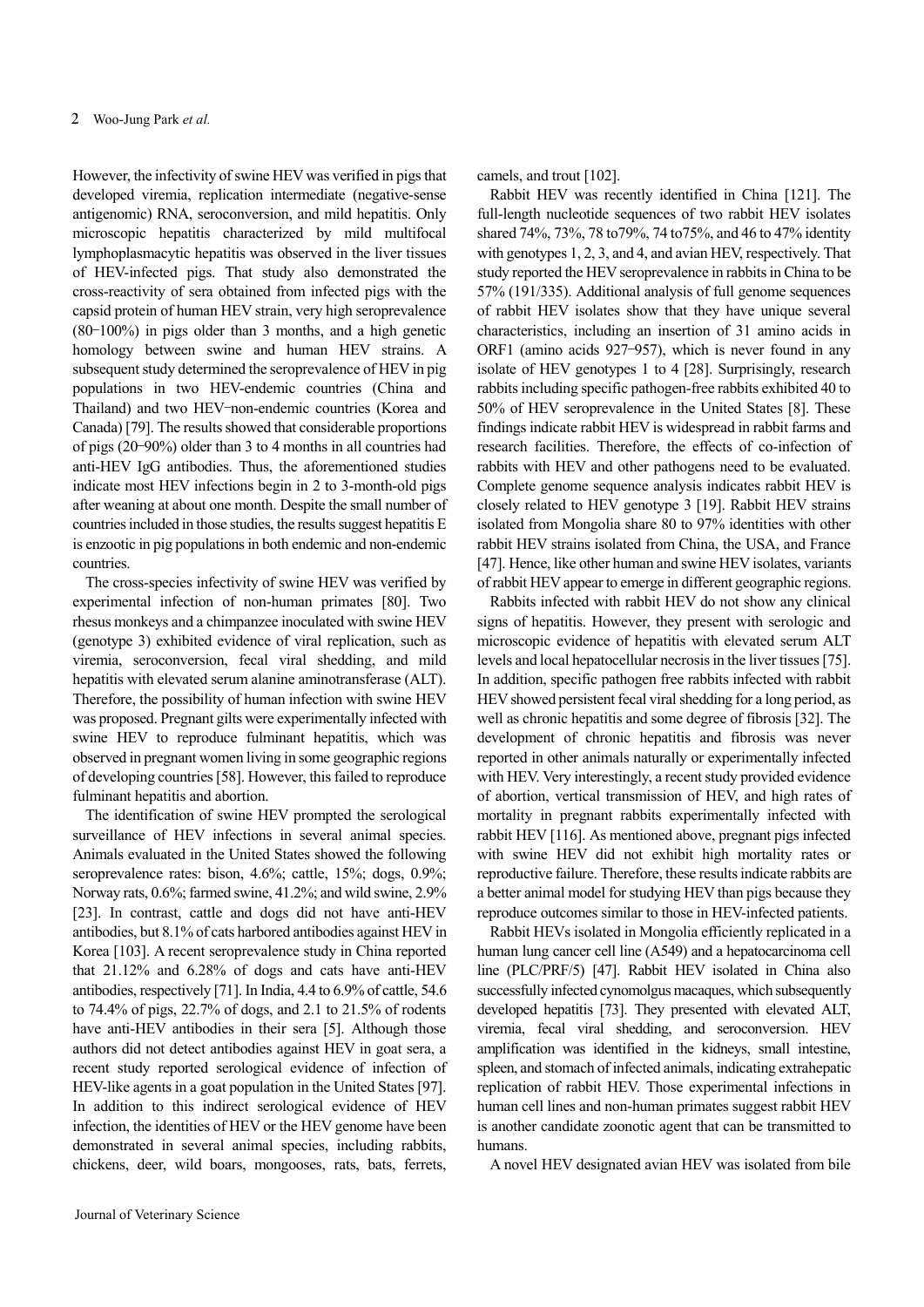| Population (n)    | Year of report or study | Evaluation method (manufacturer)               | Prevalence (%) | Reference |
|-------------------|-------------------------|------------------------------------------------|----------------|-----------|
| Korea (2,450)     | 2007-2009               | ELISA (Wantai, China)                          | 5.9            | 118       |
| Japan (12,600)    | 2010                    | ELISA (In-house and Cosmic, Japan)             | 3.4            | 104       |
| China (15,862)    | 2005-2006               | ELISA (MP Biomedical, Singapore)               | 23.5           | 43        |
| Hong Kong (450)   | 2008-2009               | ELISA (Biotec Lab., UK)                        | 28.7           | 13        |
| USA (7,885)       | 2009-2010               | ELISA (Diagnostic System, Italy)               | 6.0            | 21        |
| Germany (1,019)   | 2014                    | ELISA (recomWell, Germany)                     | 6.8            | 47        |
| England $(2,731)$ | 1991, 2004              | ELISA (Fortress Diagnostics, Northern Ireland) | 13.0           | 40        |
| Austria (997)     | 2009                    | ELISA (Fortress Diagnostics, Northern Ireland) | 14.3           | 64        |

**Table 1.** Nationwide HEV seroprevalence of human population

ELISA, enzyme-linked immunosorbent assay.

samples of chickens with hepatitis-splenomegaly syndrome in the United States [33]. The nucleotide sequence of the capsid protein of avian HEV shared 57 to 60% identity with those of other HEV strains. In a subsequent study, approximately 71% of chicken flocks and 30% of chickens in California, Colorado, Connecticut, Virginia, and Wisconsin in the United States were positive for HEV antibodies [38]. In that study, 11 additional avian HEVs were isolated from chickens exhibiting hepatitissplenomegaly syndrome. Their nucleotide sequences were 78 to 100% homologous with each other and 56 to 61% with other strains of human and swine HEV. The seroprevalence rates of avian HEV in Korea were comparable to those in the United States [65]. In Korea, 57% of chicken flocks and 28% of chickens were found to be positive for antibodies against avian HEV. These studies imply avian HEV infections are prevalent in chicken flocks, at least in these two countries. Phylogenetic analysis classified avian HEV isolates into genotype 1 (Australia), genotype 2 (USA), and genotype 3 (Europe) [7]. Rhesus monkeys as a human surrogates were experimentally inoculated with avian HEV to identify the cross-species infectivity [39], but no evidence of virus infection was observed; *i.e.*, they did not show viremia, seroconversion, fecal viral shedding, or increased serum liver enzyme. Therefore, unlike swine and rabbit HEV, avian HEV does not appear to be transmissible to humans.

#### **HEV infection in humans**

Hepatitis E has historically been referred to as enterically transmitted non-A, non-B hepatitis. The disease frequently causes endemics and outbreaks in developing countries in Asia and Africa [2]. HEV infection status in human populations has primarily been assessed in Asia, America, and Europe. HEV seroprevalence in China, Korea, and Japan is approximately 20 to 30%, 12 to 20%, and 6.0%, respectively [3,13,14,22,109]. Analysis of seroprevalence revealed several characteristics of hepatitis E, including a tendency toward increased seroprevalence with age. The detection rate of anti-HEV antibodies in children younger than 10 years is approximately 8%, whereas that in individuals above 60 years old is 21 to 56% in Hong Kong and eastern China [13,22]. The HEV seroprevalence in England and Germany is approximately 13 to 17%, with the highest prevalence occurring in individuals aged above 50 to 60 years [24,42]. Similarly, more than 16% of American blood donors harbor anti-HEV antibodies, and this amount increases with age [118].

However, a recent re-evaluation of HEV seroprevalence in large populations in both developing and developed countries revealed they have decreased dramatically in most countries when compared to previous studies (Table 1). There are several possible reasons for the higher seroprevalence in previous studies, including relatively small sample sizes, limited study areas, different detection kits, and different analytic methods [21]. Nevertheless, those studies commonly report an agedependent increase of HEV seroprevalence in most countries [13,21,42,45,49,106,120]. Therefore, the higher HEV seroprevalence in elderly than younger people implies subclinical HEV infections might increase with age.

Interestingly, very high mortality rates (up to 66%) are identified in HEV-infected pregnant women in certain regions of India [46,63,86]. Most of these women suffer from fulminant hepatic failure and have significantly higher viral load than non-pregnant women [57]. In contrast, the mortality rate of HEV-infected pregnant women in Egypt does not differ significantly from that of non-pregnant women, despite their very high anti-HEV prevalence rate [104]. Several plausible factors may explain these discrepancies, such as less-virulent HEV strains circulating in that region and long-lasting immunity acquired by HEV exposure at an early age. However, more data are required to draw conclusions about these intriguing consequences of HEV infections in pregnant women.

#### **Risk factors for HEV infection**

Hepatitis E was previously thought to be an endemic disease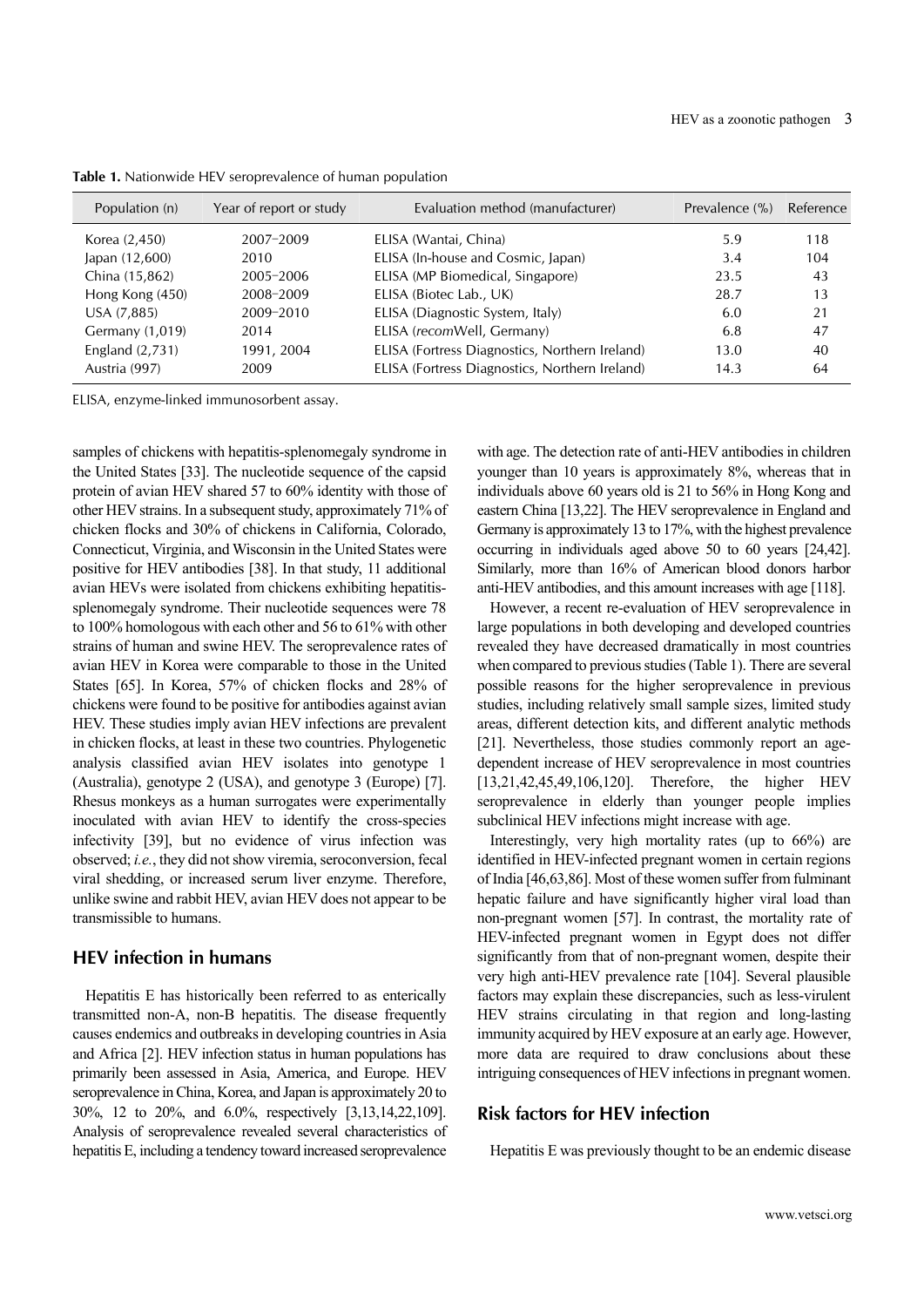in developing countries without a clean water supply system. Sporadic cases of HEV infection in developed countries were mainly attributed to travel to HEV-endemic developing countries [1,11]. Such individuals were assumed to be infected by drinking contaminated water during travel. However, autochthonous HEV infections are increasingly being reported in industrialized countries [90]. The precise sources of infection for the autochthonous cases are currently unknown, but several risk factors associated with those HEV infections have recently been suggested [12].

The prevalence of anti-HEV antibodies was evaluated to assess the relationship between HEV infection risk and occupation. Accordingly, farmers have a significantly higher HEV seroprevalence than other occupations in China (34.4%) [45]. The seroprevalence of HEV is approximately 1.5 times higher in veterinarians working on swine than in normal blood donors in the United States [82]. In addition, the risk of HEV infection of swine farmers is reported to be 3.5-fold higher than that in the general population in rural Taiwan [68]. Moreover, the seroprevalence of HEV-reactive antibodies is higher in swine-exposed humans such as those working in slaughterhouses, meat inspectors, swine farmers, and veterinarians than in control blood donors in Germany and Spain [26,62]. Of note, individuals working in slaughterhouses are reported to have the highest seroprevalence (41.7%). These results indicate individuals who work with pigs or in close contact with animals have a higher risk of HEV infection than those who do not.

In contrast, some authors recently argued that the HEV seroprevalence rates of people exposed to pigs are not significantly higher than those of people not exposed to pigs in Northern Thailand and Austria [37,66]. More interestingly, women working on swine farms have lower HEV infection rates than the general population in Guangdong province in China [72]. These studies suggest occupations involving pigs and coming into contact with animals are not the main risk factors for HEV infection. Accordingly, more studies are required to resolve this controversy regarding the occupationrelated risk factors for HEV infection.

The following evidence provides important clues about the cause of autochthonous HEV infection. HEV sequences isolated from patients with hepatitis E are almost identical to or closely related to sequences of swine HEV strains [9,10,25,113]. Furthermore, swine HEV sequences have been detected in sera obtained from indigenous patients in the Netherlands who had never traveled to HEV-endemic countries [35]. Similarly, indigenous cases of acute hepatitis E infection due to the consumption of pork meat and entrails have occurred in Japan [84]. These autochthonous infections predominantly occurred in middle-aged or elderly men who usually consumed pork [20,87]. A few cases of HEV infection acquired by eating undercooked or uncooked pork have been reported in other countries. Therefore, pigs are now recognized as the main risk factor for HEV infections in people in developed countries.

In addition, pork liver sausage and wild boar are acknowledged as important risk factors for HEV infection in European countries [67]. Pork liver sausage appears to contribute significantly to HEV infection in France [17]. HEV present in pork liver sausage infected a human hepatocarcinoma cell line, suggesting the possibility of HEV infection via consumption of these sausages [6]. A case of acute hepatitis E infection was reported in an individual who consumed raw bile juice from a wild boar in Korea [59]. The causative agent isolated from the wild boar was HEV-4. HEV transmission to humans may also occur through the consumption of meat from other animals. HEV-3 isolates are commonly detected in humans and animals including swine, deer, and wild boars in Hungary [92]. Interestingly, the same HEV sequences were identified in both humans and roe deer. HEV isolated from wild boars in Japan have almost the same nucleotide sequence as HEV isolated from deer and hepatitis E patients who ate raw deer meat [105]. These data indicate interspecies transmission of HEV is possible, and that wild boars and deer play an important role in the transmission of HEV to humans.

HEV genomes and infectious HEV particles have been reported in wastewater samples [48,76,88], and this wastewater probably contaminates seawater and shellfish. Indeed, an HEV-3 strain was isolated from seawater in Japan, and its sequence was very similar to that of human strains [43]. An estimated 4 million people annually are infected with hepatitis A and E viruses as a result of the consumption of raw or lightly steamed shellfish harvested from polluted seawater [101]. Approximately 18% of shellfish samples collected from a coastal area of China were contaminated with 16 strains of HEV-4, which were closely related to swine and human strains [27]. In addition, 8.7% of oysters collected from coastal regions in Korea were contaminated with HEV and their nucleotide sequences were very similar to those of swine HEV [103]. Several cases in developed countries confirm that eating raw shellfish is a major cause of HEV infections in humans [60,67,91]. Collectively, these findings suggest that most HEV transmissions are mediated by the consumption of animal meats, meat products, and seafood, particularly in developed countries.

Traditional HEV transmission is well known to occur via the fecal-oral route. However, it has also been suggested that blood transfusion plays an important role in HEV transmission in HEV-endemic countries [4]. This suggestion was based on evidence of the appearance of HEV-specific antibodies and increased levels of ALT in some HEV-negative recipients after blood transfusion. Transfusion-associated hepatitis E infections have been confirmed in rhesus monkeys that developed acute hepatitis after plasma transfusion from hepatitis E-viremic donors [117]. Autochthonous HEV infections have recently been reported in developed countries where HEV is not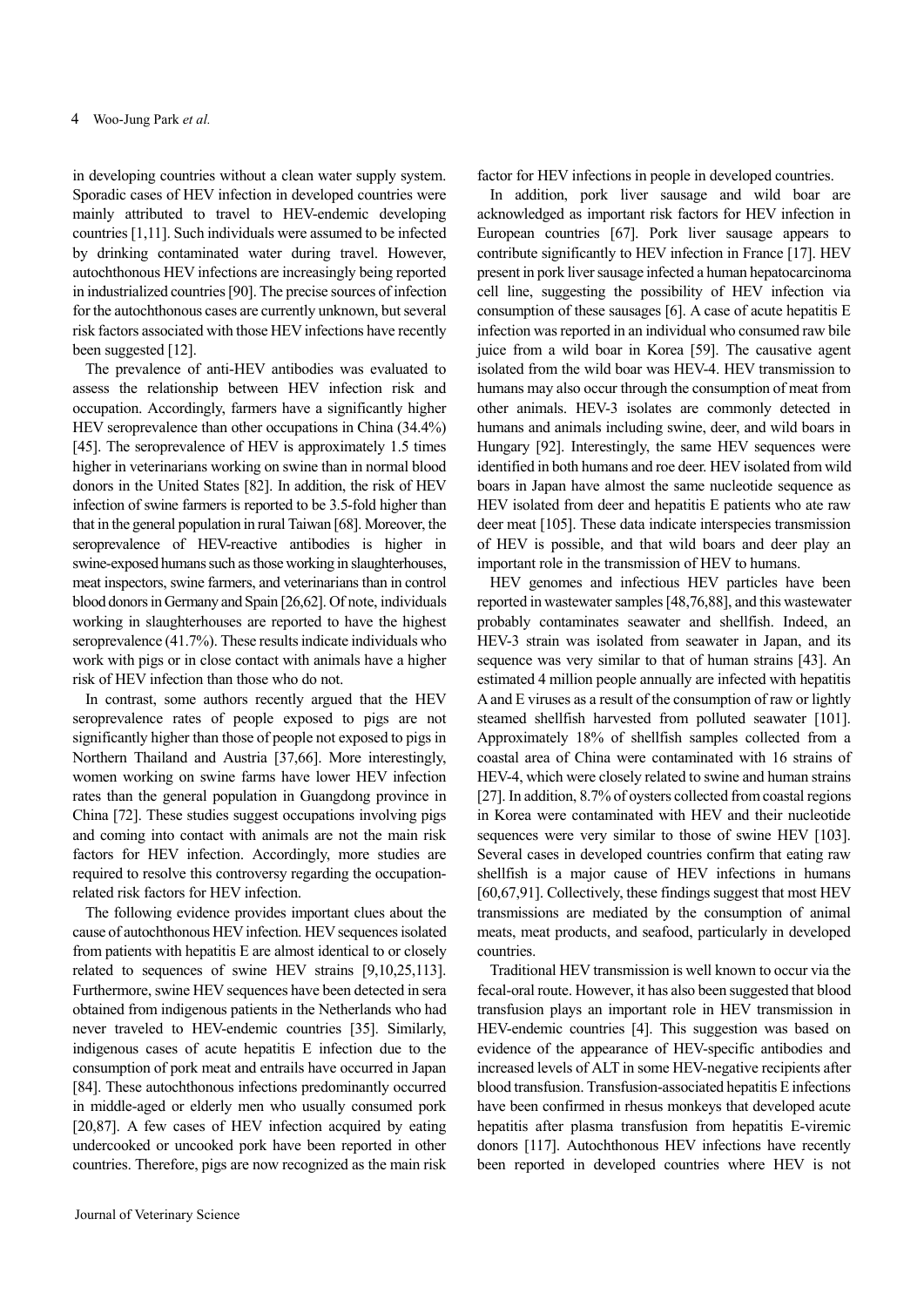endemic. These infections may be due to blood transfusionmediated transmission. Indeed, some blood recipients have actually been infected with HEV via blood transfusion [34,36,77]. Most HEV infections occur primarily in young adults aged 15 to 45 years in HEV-endemic regions [16]. However, a few studies suggest that children can be infected with HEV via blood transfusion [18,41]. Therefore, blood transfusion is now recognized as a new risk factor for HEV transmission.

#### **Chronic hepatitis E**

Immunosuppressed patients exhibit a tendency to develop chronic or persistent HEV infection [53]. Persistent HEV infection has also been reported in a patient with T-cell lymphoma who did not produce antibodies against HEV because of lymphoma and chemotherapy [108]. Accordingly, the absence of HEV-specific antibodies is one possible reason for the long-term HEV infection in this patient. Furthermore, chronic HEV infection was observed in a patient concurrently infected with human immunodeficiency virus (HIV) [44,50]. Other authors have proposed that solid organ transplantations can enhance the development of chronic hepatitis E and cirrhosis [52,93]. The incidence of chronic hepatitis E is higher in liver transplant recipients than normal control groups [29,31,89]. Similarly, many chronic hepatitis E patients are kidney or heart transplant recipients [61,85]. The factors associated with the development of chronic hepatitis E in solid organ recipients were analyzed from relatively large numbers of clinic records [53]. The treatment of solid organ recipients with the immunosuppressive drug tacrolimus but not cyclosporine A was strongly associated with the induction of chronic hepatitis E [53]. The effects of immunosuppressive drugs including steroids, tacrolimus, cyclosporine A, and mycophenolic acid (MPA) on HEV replication were further evaluated *in vitro* with the human hepatoma cell line Huh7 [111]. A high dose of tacrolimus, a T-cell–specific immunosuppressant, enhanced HEV infection, whereas steroids did not influence HEV infection in liver cells. These findings suggest that suppression of the T-cell–mediated immune response is an important reason that increases the development of chronic hepatitis E in solid organ recipients.

### **HEV treatment**

Reduction of immunosuppressive therapy is clinically recommended to resolve chronic HEV infection [53,61,85]. However, some chronic hepatitis E patients are unresponsive to such reductions and require applicable antiviral drugs. Pegylated interferon- $\alpha$ -2a (Peg-IFN- $\alpha$ -2a) and Peg-IFN- $\alpha$ -2b have been successfully used to treat chronic HEV infection in liver transplantation patients [30,55]. Peg-IFN- $\alpha$ -2a has also been administered to chronic hepatitis E patients who developed the disease after kidney transplantation [51]. As a result, Peg-IFN therapy inhibited HEV replication in the majority of these chronic hepatitis patients. Ribavirin is another antiviral drug that may cure chronic hepatitis E [56]. The effects of ribavirin monotherapy were evaluated in 59 solid-organ transplant recipients who developed chronic HEV infections [54]. This treatment resulted in HEV clearance in 95% of the patients' sera. HEV RNA could not be detected in 78% of the patients at least 6 months after stopping ribavirin therapy. A recent study demonstrated that MPA, an inhibitor of inosine monophosphate dehydrogenase, inhibits HEV replication in Huh7 cells [111]. That study also demonstrates that combined therapy with MPA and ribavirin more effectively suppresses HEV replication than MPA or ribavirin alone. Therefore, these therapeutic drugs may be administered to hepatitis E patients.

## **HEV vaccine**

The HEV capsid protein encoded by ORF2 plays an important role in protection against HEV infection and interaction with host cells [40]. It was suggested that several neutralizing antibody epitopes might be present in the capsid protein [78,99]. Subsequent studies indicate that most neutralizing antibody epitopes are concentrated in the E2s domain, which is a protruding domain in the HEV capsid protein [69,119]. Although several experimental HEV vaccines have been developed, only one was recently approved after a successful phase III clinical trial in China [114]. This vaccine was generated in *Escherichia coli* as a virus-like particle (VLP) comprising the E2 domain of HEV-1 capsid protein [70]. Its efficacy was 100% after the administration of three doses in the general population. The same degree of efficacy without any side effects was achieved in pregnant women [115,122]. Furthermore, the vaccine's efficacy was demonstrated in non-human primates by protection against the heterologous HEV-4 as well as the homologous HEV-1 [70]. The vaccine was recently demonstrated to contain neutralizing antibody epitopes on the VLP surface that may be involved in the VLP's high prophylactic efficacy [112].

Another HEV vaccine has been developed, and its safety and efficacy were evaluated in a phase II clinical trial in Nepal [100]. The vaccine was generated from insect cells infected with recombinant baculovirus expressing a truncated capsid protein of HEV-1 Pakistani strain [94]. The recombinant protein vaccine was demonstrated to be effective in non-human primates and humans in pre-clinical studies [95,110]. In the phase II clinical trial, the efficacy of the recombinant capsid protein vaccine was 95.5% after the administration of three doses [100]. Serologically, 100% of subjects developed at least 20 Walter Reed antibody units of anti-HEV antibodies per milliliter of sera. It was speculated that this high antibody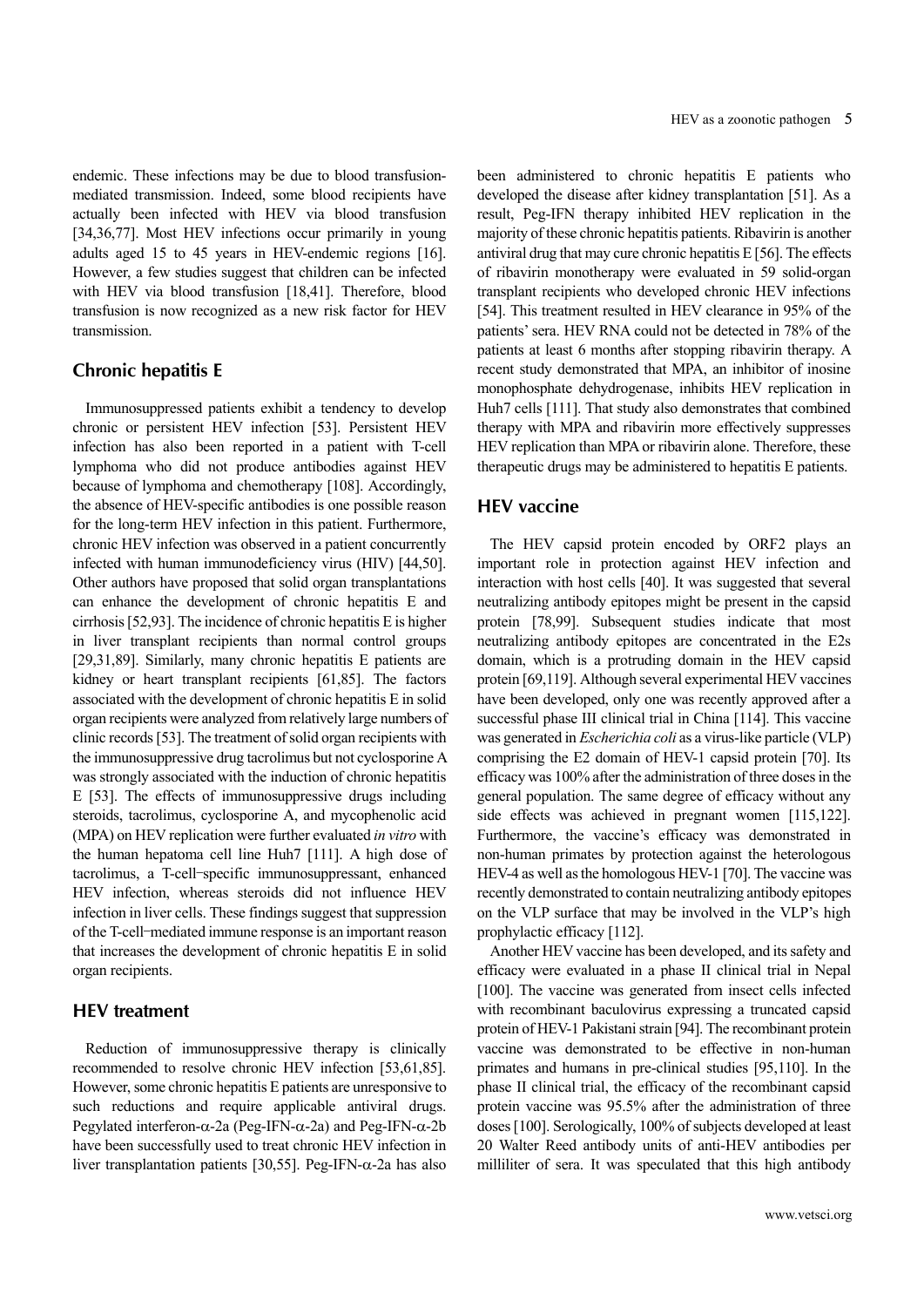response could protect subjects from HEV infections.

Because HEV infections are widespread among animal species, the only possible means to interrupt the transmission of HEV from animals to humans is effective animal HEV vaccines. A vaccine made up of a single genotype would provide cross-protection efficacy against different genotypes of HEV. Indeed, pigs infected with genotype 3 swine HEV were protected from subsequent infections with genotype 3 human and swine HEV, and genotype 4 human HEV 12 weeks later [96]. However, pigs immunized with N-truncated capsid proteins originating from swine, rat, and avian HEV were not completely protected from challenge with human HEV-3 [98]. These findings suggest that capsid protein alone cannot provide complete cross-protection of pigs from challenge by different genotypes. However, rabbits immunized with HEV 239 vaccine developed with the capsid protein of HEV-1 were completely protected from swine HEV-4 and rabbit HEV with high titers of anti-HEV antibodies [74]. Therefore, a human HEV 239 vaccine is an alternative measure for the prevention of HEV infections in rabbits. However, the development of HEV vaccines that provide complete cross-species protection to pigs requires further research.

#### **Conclusion**

Hepatitis E is now recognized as an emerging zoonosis. The seroprevalence and isolation of HEV indicate that HEV infections may be highly prevalent in both humans and animals. Most HEV infections in humans are mediated by the consumption of contaminated water and undercooked animal meats. Meanwhile, the blood transfusion-mediated transmission of HEV and the development of chronic hepatitis E in patients who receive solid organ transplantation are emerging issues. A prophylactic HEV vaccine for humans has been licensed and used in China. The development of more efficient HEV vaccines for uses in both humans and animals can be expected. Application of HEV vaccines to animals will contribute to suppression of HEV transmission from animals to humans.

#### **Acknowledgments**

This study was supported by Konkuk University in 2014.

### **Conflicts of Interest**

There is no conflict of interest.

#### **References**

1. **Abid M, O'Brien SJ, Boxall EH, Skidmore SJ.** Hepatitis and travel abroad: a case report. J Travel Med 1997, **4**, 187-188.

- 2. **Aggarwal R.** Hepatitis E: epidemiology and natural history. J Clin Exp Hepatol 2013, **3**, 125-133.
- 3. **Ahn JM, Kang SG, Lee DY, Shin SJ, Yoo HS.** Identification of novel human hepatitis E virus (HEV) isolates and determination of the seroprevalence of HEV in Korea. J Clin Microbiol 2005, **43**, 3042-3048.
- 4. **Arankalle VA, Chobe LP.** Retrospective analysis of blood transfusion recipients: evidence for post-transfusion hepatitis E. Vox Sang 2000, **79**, 72-74.
- 5. **Arankalle VA, Joshi MV, Kulkarni AM, Gandhe SS, Chobe LP, Rautmare SS, Mishra AC, Padbidri VS.** Prevalence of anti-hepatitis E virus antibodies in different Indian animal species. J Viral Hepat 2001, **8**, 223-237.
- 6. **Berto A, Grierson S, Hakze-van der Honing R, Martelli F, Johne R, Reetz J, Ulrich RG, Pavio N, Van der Poel WHM, Banks M.** Hepatitis E virus in pork liver sausage, France. Emerg Infect Dis 2013, **19**, 264-266.
- 7. **Bilic I, Jaskulska B, Basic A, Morrow CJ, Hess M.** Sequence analysis and comparison of avian hepatitis E viruses from Australia and Europe indicate the existence of different genotypes. J Gen Virol 2009, **90**, 863-873.
- 8. **Birke L, Cormier SA, You D, Stout RW, Clement C, Johnson M, Thompson H.** Hepatitis E antibodies in laboratory rabbits from 2 US vendors. Emerg Infect Dis 2014, **20**, 693-696.
- 9. **Borgen K, Herremans T, Duizer E, Vennema H, Rutjes S, Bosman A, de Roda Husman AM, Koopmans M.** Non-travel related hepatitis E virus genotype 3 infections in the Netherlands; a case series 2004-2006. BMC Infect Dis 2008, **8**, 61.
- 10. **Brost S, Wenzel JJ, Ganten TM, Filser M, Flechtenmacher C, Boehm S, Astani A, Jilg W, Zeier M, Schnitzler P.** Sporadic cases of acute autochthonous hepatitis E virus infection in Southwest Germany. J Clin Virol 2010, **47**, 89-92.
- 11. **Centers for Disease Control and Prevention (US).** Hepatitis E among U.S. travelers, 1989-1992. MMWR Morb Mortal Wkly Rep 1993, **42**, 1-4.
- 12. **Chaussade H, Rigaud E, Allix A, Carpentier A, Touzé A, Delzescaux D, Choutet P, Garcia-Bonnet N, Coursaget P.** Hepatitis E virus seroprevalence and risk factors for individuals in working contact with animals. J Clin Virol 2013, **58**, 504-508.
- 13. **Chiu DMY, Chan MCW, Yeung ACM, Ngai KLK, Chan PKS.** Seroprevalence of hepatitis E virus in Hong Kong, 2008-2009. J Med Virol 2013, **85**, 459-461.
- 14. **Choi IS, Kwon HJ, Shin NR, Yoo HS.** Identification of swine hepatitis E virus (HEV) and prevalence of anti-HEV antibodies in swine and human populations in Korea. J Clin Microbiol 2003, **41**, 3602-3608.
- 15. **Clayson ET, Innis BL, Myint KSA, Narupiti S, Vaughn DW, Giri S, Ranabhat P, Shrestha MP.** Detection of hepatitis E virus infections among domestic swine in the Kathmandu Valley of Nepal. Am J Trop Med Hyg 1995, **53**, 228-232.
- 16. **Clayson ET, Shrestha MP, Vaughn DW, Snitbhan R, Shrestha KB, Longer CF, Innis BL.** Rates of hepatitis E virus infection and disease among adolescents and adults in Kathmandu, Nepal. J Infect Dis 1997, **176**, 763-766.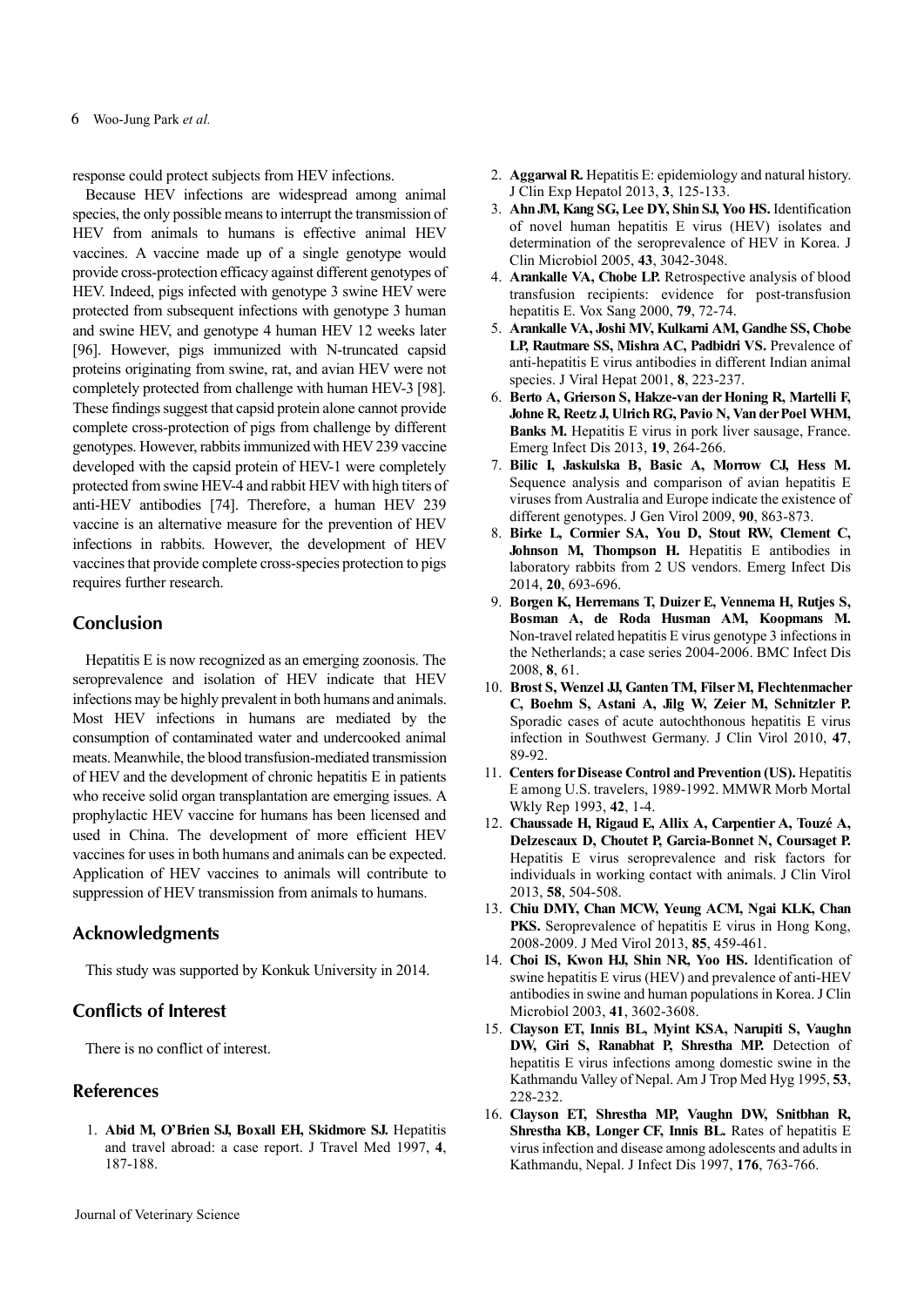- 17. **Colson P, Borentain P, Queyriaux B, Kaba M, Moal V, Gallian P, Heyries L, Raoult D, Gerolami R.** Pig liver sausage as a source of hepatitis E virus transmission to humans. J Infect Dis 2010, **202**, 825-834.
- 18. **Colson P, Coze C, Gallian P, Henry M, De Micco P, Tamalet C.** Transfusion-associated hepatitis E, France. Emerg Infect Dis 2007, **13**, 648-649.
- 19. **Cossaboom CM, Córdoba L, Cao D, Ni YY, Meng XJ.** Complete genome sequence of hepatitis E virus from rabbits in the United States. J Virol 2012, **86**, 13124-13125.
- 20. **Dalton HR, Thurairajah PH, Fellows HJ, Hussaini HS, Mitchell J, Bendall R, Banks M, Ijaz S, Teo CG, Levine DF.** Autochthonous hepatitis E in southwest England. J Viral Hepat 2007, **14**, 304-309.
- 21. **Ditah I, Ditah F, Devaki P, Ditah C, Kamath PS, Charlton M.** Current epidemiology of hepatitis E virus infection in the United States: low seroprevalence in the National Health and Nutrition Evaluation Survey. Hepatology 2014, **60**, 815-822.
- 22. **Dong C, Dai X, Shao JS, Hu K, Meng JH.** Identification of genetic diversity of hepatitis E virus (HEV) and determination of the seroprevalence of HEV in eastern China. Arch Virol 2007, **152**, 739-746.
- 23. **Dong C, Meng J, Dai X, Liang JH, Feagins AR, Meng XJ,**  Belfiore NM, Bradford C, Corn JL, Cray C, Glass GE, **Gordon ML, Hesse RA, Montgomery DL, Nicholson WL, Pilny AA, Ramamoorthy S, Shaver DD, Drobeniuc J, Purdy MA, Fields HA, Kamili S, Teo CG.** Restricted enzooticity of hepatitis E virus genotypes 1 to 4 in the United States. J Clin Microbiol 2011, **49**, 4164-4172.
- 24. **Faber MS, Wenzel JJ, Jilg W, Thamm M, Höhle M, Stark K.** Hepatitis E virus seroprevalence among adults, Germany. Emerg Infect Dis 2012, **18**, 1654-1657.
- 25. **Fogeda M, Avellón A, Cilla CG, Echevarría JM.** Imported and autochthonous hepatitis E virus strains in Spain. J Med Virol 2009, **81**, 1743-1749.
- 26. **Galiana C, Fernández-Barredo S, García A, Gómez MT,**  Pérez-Gracia MT. Occupational exposure to hepatitis E virus (HEV) in swine workers. Am J Trop Med Hyg 2008, **78**, 1012-1015.
- 27. **Gao S, Li D, Zha E, Zhou T, Wang S, Yue X.** Surveillance of hepatitis E virus contamination in shellfish in China. Int J Environ Res Public Health 2015, **12**, 2026-2036.
- 28. **Geng J, Fu H, Wang L, Bu Q, Liu P, Wang M, Sui Y, Wang X, Zhu Y, Zhuang H.** Phylogenetic analysis of the full genome of rabbit hepatitis E virus (rbHEV) and molecular biologic study on the possibility of cross species transmission of rbHEV. Infect Genet Evol 2011, **11**, 2020-2025.
- 29. **Haagsma EB, Niesters HGM, van den Berg AP, Riezebos-Brilman A, Porte RJ, Vennema H, Reimerink JHJ, Koopmans MPG.** Prevalence of hepatitis E virus infection in liver transplant recipients. Liver Transpl 2009, **15**, 1225-1228.
- 30. **Haagsma EB, Riezebos-Brilman A, van den Berg AP, Porte RJ, Niesters HGM.** Treatment of chronic hepatitis E in liver transplant recipients with pegylated interferon alpha-2b. Liver Transpl 2010, **16**, 474-477.
- 31. **Halac U, Béland K, Lapierre P, Patey N, Ward P, Brassard J, Houde A, Alvarez F.** Chronic hepatitis E infection in

children with liver transplantation. Gut 2012, **61**, 597-603.

- 32. **Han J, Lei Y, Liu L, Liu P, Xia J, Zhang Y, Zeng H, Wang L, Wang L, Zhuang H.** SPF rabbits infected with rabbit hepatitis E virus isolate experimentally showing the chronicity of hepatitis. PLoS One 2014, **9**, e99861.
- 33. **Haqshenas G, Shivaprasad HL, Woolcock PR, Read DH, Meng XJ.** Genetic identification and characterization of a novel virus related to human hepatitis E virus from chickens with hepatitis–splenomegaly syndrome in the United States. J Gen Virol 2001, **82**, 2449-2462.
- 34. **Hauser L, Roque-Afonso AM, Beylouné A, Simonet M, Deau Fischer B, Burin des Roziers N, Mallet V, Tiberghien P, Bierling P.** Hepatitis E transmission by transfusion of intercept blood system-treated plasma. Blood 2014, **123**, 796-797.
- 35. **Herremans M, Vennema H, Bakker J, van der Veer B, Duizer E, Benne CA, Waar K, Hendrixks B, Schneeberger P, Blaauw G, Kooiman M, Koopmans MP.** Swine-like hepatitis E viruses are a cause of unexplained hepatitis in the Netherlands. J Viral Hepat 2007, **14**, 140-146.
- 36. **Hewitt PE, Ijaz S, Brailsford SR, Brett R, Dicks S, Haywood B, Kennedy ITR, Kitchen A, Patel P, Poh J, Russell K, Tettmar KI, Tossell J, Ushiro-Lumb I, Tedder RS.** Hepatitis E virus in blood components: a prevalence and transmission study in southeast England. Lancet 2014, **384**, 1766-1773.
- 37. **Hinjoy S, Nelson KE, Gibbons RV, Jarman RG, Mongkolsirichaikul D, Smithsuwan P, Fernandez S, Labrique AB, Patchanee P.** A cross-sectional study of hepatitis E virus infection in healthy people directly exposed and unexposed to pigs in a rural community in northern Thailand. Zoonoses Public Health 2013, **60**, 555-562.
- 38. **Huang FF, Haqshenas G, Shivaprasad HL, Guenette DK, Woolcock PR, Larsen CT, Pierson FW, Elvinger F, Toth TE, Meng XJ.** Heterogeneity and seroprevalence of a newly identified avian hepatitis E virus from chickens in the United States. J Clin Microbiol 2002, **40**, 4197-4202.
- 39. **Huang FF, Sun ZF, Emerson SU, Purcell RH, Shivaprasad HL, Pierson FW, Toth TE, Meng XJ.** Determination and analysis of the complete genomic sequence of avian hepatitis E virus (avian HEV) and attempts to infect rhesus monkeys with avian HEV. J Gen Virol 2004, **85**, 1609-1618.
- 40. **Huang WJ, Zhang HY, Harrison TJ, Lan HY, Huang GY, Wang YC.** Immunogenicity and protective efficacy in rhesus monkeys of a recombinant ORF2 protein from hepatitis E virus genotype 4. Arch Virol 2009, **154**, 481-488.
- 41. **Huzly D, Umhau M, Bettinger D, Cathomen T, Emmerich F, Hasselblatt P, Hengel H, Herzog R, Kappert O, Maassen S, Schorb E, Schulz-Huotari C, Thimme R, Unmüssig R, Wenzel JJ, Panning M.** Transfusion-transmitted hepatitis E in Germany, 2013. Euro Surveill 2014, **19**, 20812.
- 42. **Ijaz S, Vyse AJ, Morgan D, Pebody RG, Tedder RS, Brown D.** Indigenous hepatitis E virus infection in England: more common than it seems. J Clin Virol 2009, **44**, 272-276.
- 43. **Ishida S, Yoshizumi S, Ikeda T, Miyoshi M, Goto A, Matsubayashi K, Ikeda H.** Detection and molecular characterization of hepatitis E virus in clinical, environmental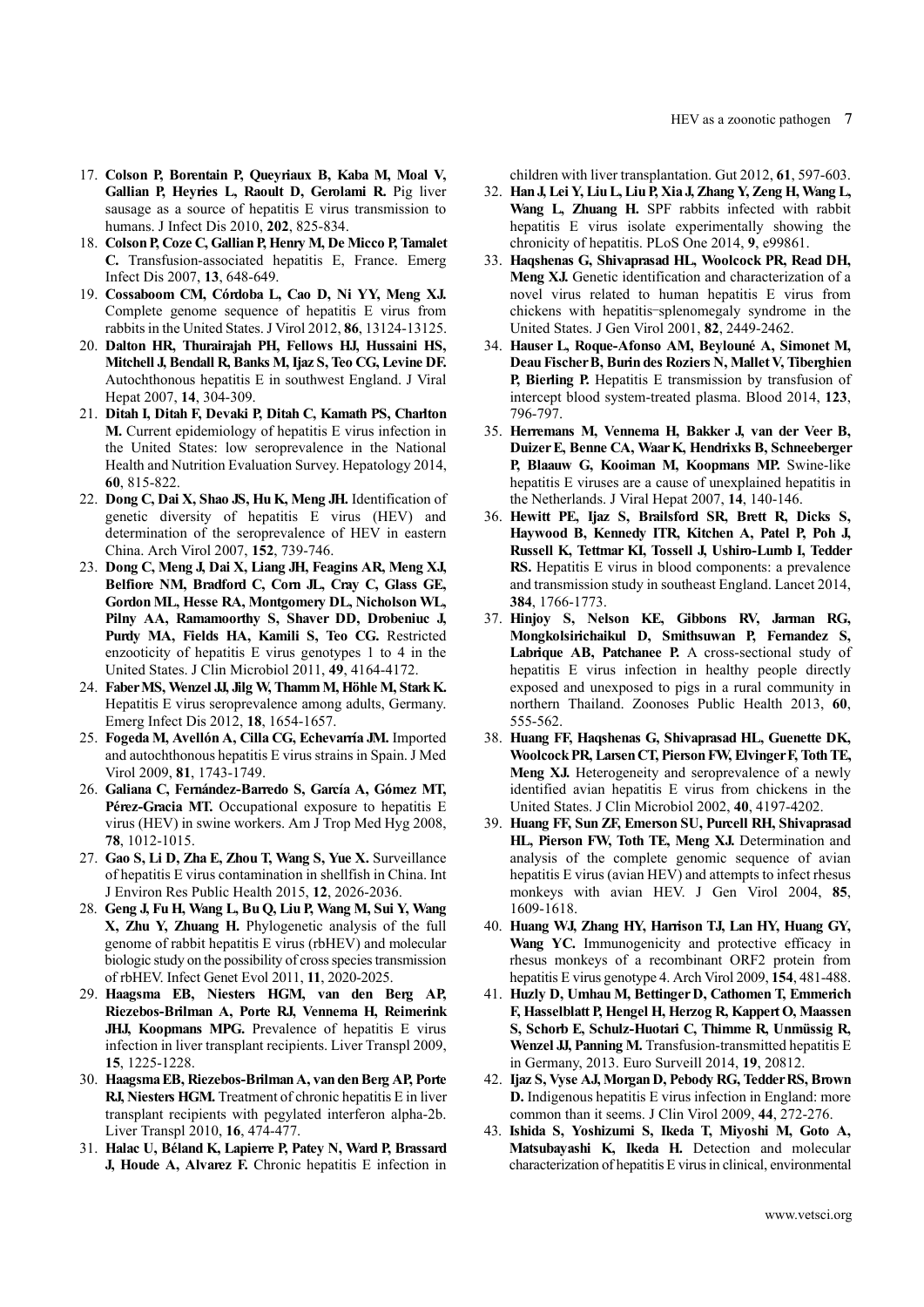#### 8 Woo-Jung Park *et al.*

and putative animal sources. Arch Virol 2012, **157**, 2363-2368.

- 44. **Jardi R, Crespo M, Homs M, van den Eynde E, Girones R, Rodriguez-Manzano J, Caballero A, Buti M, Esteban R, Rodriguez-Frias F.** HIV, HEV and cirrhosis: evidence of a possible link from eastern Spain. HIV Med 2012, **13**, 379-383.
- 45. **Jia Z, Yi Y, Liu J, Cao J, Zhang Y, Tian R, Yu T, Wang H, Wang X, Su Q, Zhou W, Cui F, Liang X, Bi S.** Epidemiology of hepatitis E virus in China: results from the Third National Viral Hepatitis Prevalence Survey, 2005-2006. PLoS One 2014, **9**, e110837.
- 46. **Jilani N, Das BC, Husain SA, Baweja UK, Chattopadhya D, Gupta RK, Sardana S, Kar P.** Hepatitis E virus infection and fulminant hepatic failure during pregnancy. J Gastroenterol Hepatol 2007, **22**, 676-682.
- 47. **Jirintai S, Jinshan, Tanggis, Manglai D, Mulyanto, Takahashi M, Nagashima S, Kobayashi T, Nishizawa T, Okamoto H.** Molecular analysis of hepatitis E virus from farm rabbits in Inner Mongolia, China and its successful propagation in A549 and PLC/PRF/5 cells. Virus Res 2012, **170**, 126-137.
- 48. **Jothikumar N, Aparna K, Kamatchiammal S, Paulmurugan R, Saravanadevi S, Khanna P.** Detection of hepatitis E virus in raw and treated wastewater with the polymerase chain reaction. Appl Environ Microbiol 1993, **59**, 2558-2562.
- 49. **Juhl D, Baylis SA, Blümel J, Görg S, Hennig H.** Seroprevalence and incidence of hepatitis E virus infection in German blood donors. Transfusion 2014, **54**, 49-56.
- 50. **Kaba M, Richet H, Ravaux I, Moreau J, Poizot-Martin I, Motte A, Nicolino-Brunet C, Dignat-George F, Ménard A, Dhiver C, Brouqui P, Colson P.** Hepatitis E virus infection in patients infected with the human immunodeficiency virus. J Med Virol 2011, **83**, 1704-1716.
- 51. **Kamar N, Abravanel F, Garrouste C, Cardeau-Desangles I, Mansuy JM, Weclawiak H, Izopet J, Rostaing L.** Three-month pegylated interferon-alpha-2a therapy for chronic hepatitis E virus infection in a haemodialysis patient. Nephrol Dial Transplant 2010, **25**, 2792-2795.
- 52. **Kamar N, Abravanel F, Selves J, Garrouste C, Esposito L, Lavayssière L, Cointault O, Ribes D, Cardeau I, Nogier MB, Mansuy JM, Muscari F, Peron JM, Izopet J, Rostaing L.** Influence of immunosuppressive therapy on the natural history of genotype 3 hepatitis-E virus infection after organ transplantation. Transplantation 2010, **89**, 353-360.
- 53. **Kamar N, Garrouste C, Haagsma EB, Garrigue V, Pischke S, Chauvet C, Dumortier J, Cannesson A, Cassuto-Viguier E, Thervet E, Conti F, Lebray P, Dalton HR, Santella R, Kanaan N, Essig M, Mousson C, Radenne S, Roque-Afonso AM, Izopet J, Rostaing L.** Factors associated with chronic hepatitis in patients with hepatitis E virus infection who have received solid organ transplants. Gastroenterology 2011, **140**, 1481-1489.
- 54. **Kamar N, Izopet J, Tripon S, Bismuth M, Hillaire S, Dumortier J, Radenne S, Coilly A, Garrigue V, D'Alteroche L, Buchler M, Couzi L, Lebray P, Dharancy S, Minello A, Hourmant M, Roque-Afonso AM, Abravanel F, Pol S, Rostaing L, Mallet V.** Ribavirin for chronic hepatitis E virus infection in transplant recipients. N Engl J Med 2014,

**370**, 1111-1120.

- 55. **Kamar N, Rostaing L, Abravanel F, Garrouste C, Esposito L, Cardeau-Desangles I, Mansuy JM, Selves J, Peron JM, Otal P, Muscari F, Izopet J.** Pegylated interferon-alpha for treating chronic hepatitis E virus infection after liver transplantation. Clin Infect Dis 2010, **50**, e30-33.
- 56. **Kamar N, Rostaing L, Abravanel F, Garrouste C, Lhomme S, Esposito L, Basse G, Cointault O, Ribes D, Nogier MB, Alric L, Peron JM, Izopet J.** Ribavirin therapy inhibits viral replication on patients with chronic hepatitis e virus infection. Gastroenterology 2010, **139**, 1612-1618.
- 57. **Kar P, Jilani N, Husain SA, Pasha ST, Anand R, Rai A, Das BC.** Does hepatitis E viral load and genotypes influence the final outcome of acute liver failure during pregnancy? Am J Gastroenterol 2008, **103**, 2495-2501.
- 58. **Kasorndorkbua C, Thacker BJ, Halbur PG, Guenette DK, Buitenwerf RM, Royer RL, Meng XJ.** Experimental infection of pregnant gilts with swine hepatitis E virus. Can J Vet Res 2003, **67**, 303-306.
- 59. **Kim YM, Jeong SH, Kim JY, Song JC, Lee JH, Kim JW,**  Yun H, Kim JS. The first case of genotype 4 hepatitis E related to wild boar in South Korea. J Clin Virol 2011, **50**, 253-256.
- 60. **Koizumi Y, Isoda N, Sato Y, Iwaki T, Ono K, Ido K, Sugano K, Takahashi M, Nishizawa T, Okamoto H.** Infection of a Japanese patient by genotype 4 hepatitis E virus while traveling in Vietnam. J Clin Microbiol 2004, **42**, 3883-3885.
- 61. **Koning L, Pas SD, de Man RA, Balk AHMM, de Knegt RJ, ten Kate FJ, Osterhaus ADME, van der Eijk AA.** Clinical implications of chronic hepatitis E virus infection in heart transplant recipients. J Heart Lung Transplant 2013, **32**, 78-85.
- 62. **Krumbholz A, Mohn U, Lange J, Motz M, Wenzel JJ, Jilg W, Walther M, Straube E, Wutzler P, Zell R.** Prevalence of hepatitis E virus-specific antibodies in humans with occupational exposure to pigs. Med Microbiol Immunol 2012, **201**, 239-244.
- 63. **Kumar A, Beniwal M, Kar P, Sharma JB, Murthy NS.** Hepatitis E in pregnancy. Int J Gynaecol Obstet 2004, **85**, 240-244.
- 64. **Kumar S, Subhadra S, Singh B, Panda BK.** Hepatitis E virus: the current scenario. Int J Infect Dis 2013, **17**, e228-233.
- 65. **Kwon HM, Sung HW, Meng XJ.** Serological prevalence, genetic identification, and characterization of the first strains of avian hepatitis E virus from chickens in Korea. Virus Genes 2012, **45**, 237-245.
- 66. **Lagler H, Poeppl W, Winkler H, Herkner H, Faas A, Mooseder G, Burgmann H.** Hepatitis E virus seroprevalence in Austrian adults: a nationwide cross-sectional study among civilians and military professionals. PLoS One 2014, **9**, e87669.
- 67. **La Rosa G, Muscillo M, Vennarucci VS, Garbuglia AR, La Scala P, Capobianchi MR.** Hepatitis E virus in Italy: molecular analysis of travel-related and autochthonous cases. J Gen Virol 2011, **92**, 1617-1626.
- 68. **Lee JT, Shao PL, Chang LY, Xia NS, Chen PJ, Lu CY, Huang LM.** Seroprevalence of hepatitis E virus infection among swine farmers and the general population in rural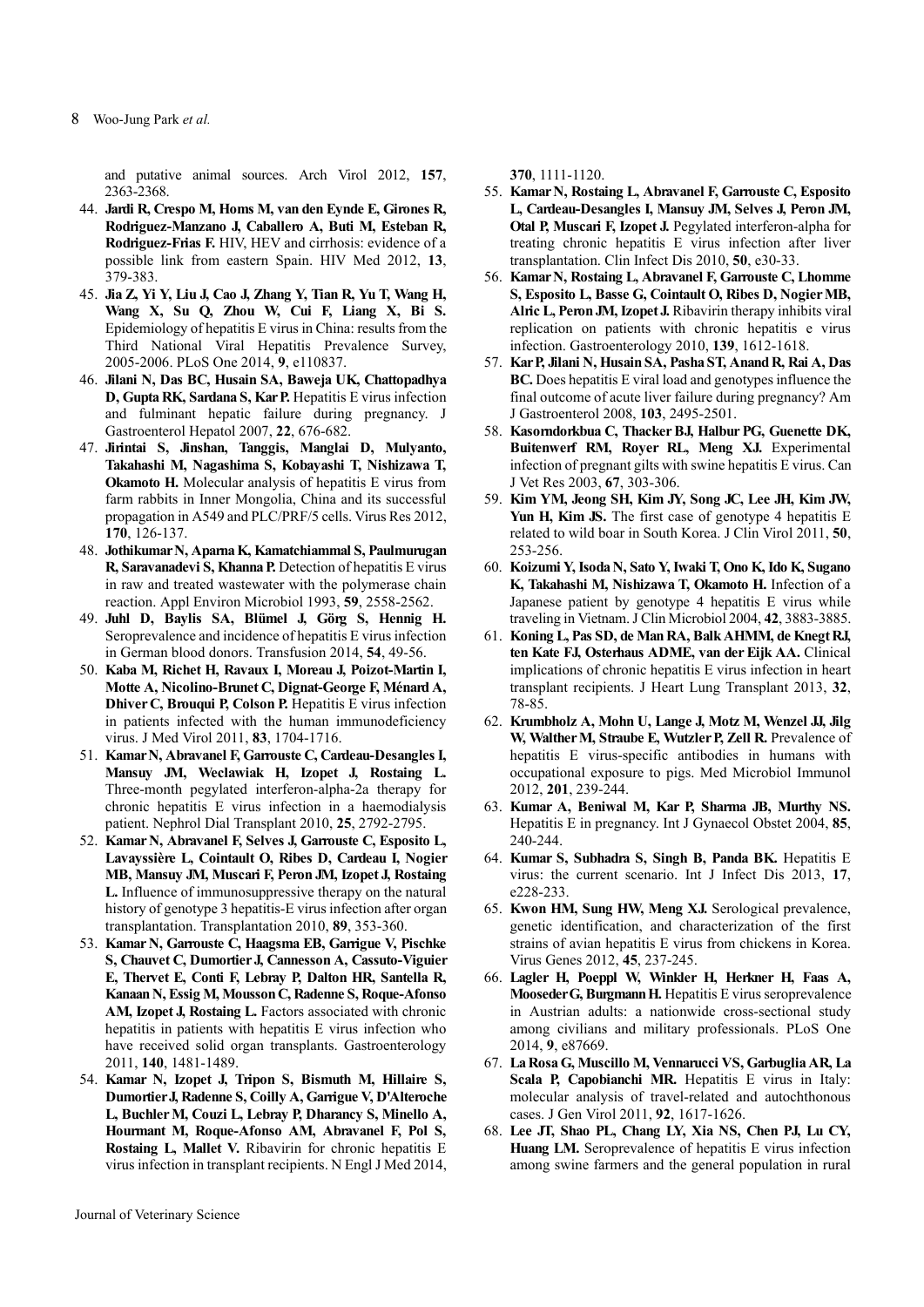Taiwan. PLoS One 2013, **8**, e67180.

- 69. **Li S, Tang X, Seetharaman J, Yang C, Gu Y, Zhang J, Du H, Shih JW, Hew CL, Sivaraman J, Xia N.** Dimerization of hepatitis E virus capsid protein E2s domain is essential for virus-host interaction. PLoS Pathog 2009, **5**, e1000537.
- 70. **Li SW, Zhang J, Li YM, Ou SH, Huang GY, He ZQ, Ge SX, Xian YL, Pang SQ, Ng MH, Xia NS.** A bacterially expressed particulate hepatitis E vaccine: antigenicity, immunogenicity and protectivity on primates. Vaccine 2005, **23**, 2893-2901.
- 71. **Liang H, Chen J, Xie J, Sun L, Ji F, He S, Zheng Y, Liang C, Zhang G, Su S, Li S.** Hepatitis E virus serosurvey among pet dogs and cats in several developed cities in China. PLoS One 2014, **9**, e98068.
- 72. **Liang H, Su S, Deng S, Gu H, Ji F, Wang L, Liang C, Wang H, Zhang G.** The prevalence of hepatitis E virus infections among swine, swine farmers and the general population in Guangdong Province, China. PLoS One 2014, **9**, e88106.
- 73. **Liu P, Bu QN, Wang L, Han J, Du RJ, Lei YX, Ouyang YQ, Li J, Zhu YH, Lu FM, Zhuang H.** Transmission of hepatitis E virus from rabbits to cynomolgus macaques. Emerg Infect Dis 2013, **19**, 559-565.
- 74. **Liu P, Du R, Wang L, Han J, Liu L, Zhang Y, Xia J, Lu F, Zhuang H.** Management of hepatitis E virus (HEV) zoonotic transmission: protection of rabbits against HEV challenge following immunization with HEV 239 vaccine. PLoS One 2014, **9**, e87600.
- 75. **Ma H, Zheng L, Liu Y, Zhao C, Harrison TJ, Ma Y, Sun S, Zhang J, Wang Y.** Experimental infection of rabbits with rabbit and genotypes 1 and 4 hepatitis E viruses. PLoS One 2010, **5**, e9160.
- 76. **Masclaux FG, Hotz P, Friedli D, Savova-Bianchi D, Oppliger A.** High occurrence of hepatitis E virus in samples from wastewater treatment plants in Switzerland and comparison with other enteric viruses. Water Res 2013, **47**, 5101-5109.
- 77. **Matsubayashi K, Nagaoka Y, Sakata H, Sato S, Fukai K, Kato T, Takahashi K, Mishiro S, Imai M, Takeda N, Ikeda H.** Transfusion-transmitted hepatitis E caused by apparently indigenous hepatitis E virus strain in Hokkaido, Japan. Transfusion 2004, **44**, 934-940.
- 78. **Meng J, Dai X, Chang JC, Lopareva E, Pillot J, Fields HA, Khudyakov YE.** Identification and characterization of the neutralization epitope(s) of the hepatitis E virus. Virology 2001, **288**, 203-211.
- 79. **Meng XJ, Dea S, Engle RE, Friendship R, Lyoo YS, Sirinarumitr T, Urairong K, Wang D, Wong D, Yoo D, Zhang Y, Purcell RH, Emerson SU.** Prevalence of antibodies to the hepatitis E virus in pigs from countries where hepatitis E is common or is rare in the human population. J Med Virol 1999, **59**, 297-302.
- 80. **Meng XJ, Halbur PG, Shapiro MS, Govindarajan S, Bruna JD, Mushahwar IK, Purcell RH, Emerson SU.** Genetic and experimental evidence for cross-species infection by swine hepatitis E virus. J Virol 1998, **72**, 9714-9721.
- 81. **Meng XJ, Purcell RH, Halbur PG, Lehman JR, Webb DM, Tsareva TS, Haynes JS, Thacker BJ, Emerson SU.** A novel virus in swine is closely related to the human hepatitis E virus. Proc Natl Acad Sci U S A 1997, **94**, 9860-9865
- 82. **Meng XJ, Wiseman B, Elvinger F, Guenette DK, Toth TE, Engle RE, Emerson SU, Purcell RH.** Prevalence of antibodies to hepatitis E virus in veterinarians working with swine and in normal blood donors in the United States and other countries. J Clin Microbiol 2002, **40**, 117-122.
- 83. **Mirazo S, Ramos N, Mainardi V, Gerona S, Arbiza J.** Transmission, diagnosis, and management of hepatitis E: an update. Hepat Med 2014, **6**, 45-59.
- 84. **Miyashita K, Kang JH, Saga A, Takahashi K, Shimamura T, Yasumoto A, Fukushima H, Sogabe S, Konishi K, Uchida T, Fujinaga A, Matsui T, Sakurai Y, Tsuji K, Maguchi H, Taniguchi M, Abe N, Fazle Akbar SM, Arai M, Mishiro S.** Three cases of acute or fulminant hepatitis E caused by ingestion of pork meat and entrails in Hokkaido, Japan: zoonotic food-borne transmission of hepatitis E virus and public health concerns. Hepatol Res 2012, **42**, 870-878.
- 85. **Moal V, Legris T, Burtey S, Morange S, Purgus R, Dussol B, Garcia S, Motte A, Gérolami R, Berland Y, Colson P.**  Infection with hepatitis E virus in kidney transplant recipients in southeastern France. J Med Virol 2013, **85**, 462-471.
- 86. **Patra S, Kumar A, Trivedi SS, Puri M, Sarin SK.** Maternal and fetal outcomes in pregnant women with acute hepatitis E virus infection. Ann Intern Med 2007, **147**, 28-33.
- 87. **Péron JM, Mansuy JM, Poirson H, Bureau C, Dupuis E, Alric L, Izopet J, Vinel JP.** Hepatitis E is an autochthonous disease in industrialized countries: analysis of 23 patients in South-West France over a 13-month period and comparison with hepatitis A. Gastroenterol Clin Biol 2006, **30**, 757-762.
- 88. **Pina S, Jofre J, Emerson SU, Purcell RH, Girones R.** Characterization of a strain of infectious hepatitis E virus isolated from sewage in an area where hepatitis E is not endemic. Appl Environ Microbiol 1998, **64**, 4485-4488.
- 89. **Pischke S, Suneetha PV, Baechlein C, Barg-Hock H, Heim A, Kamar N, Schlue J, Strassburg CP, Lehner F, Raupach R, Bremer B, Magerstedt P, Cornberg M, Seehusen F, Baumgaertner W, Klempnauer J, Izopet J, Manns MP, Grummer B, Wedemeyer H.** Hepatitis E virus infection as a cause of graft hepatitis in liver transplant recipients. Liver Transpl 2010, **16**, 74-82.
- 90. **Preiss JC, Plentz A, Engelmann E, Schneider T, Jilg W, Zeitz M, Duchmann R.** Autochthonous hepatitis E virus infection in Germany with sequence similarities to other European isolates. Infection 2006, **34**, 173-175.
- 91. **Renou C, Moreau X, Pariente A, Cadranel JF, Maringe E, Morin T, Causse X, Payen JL, Izopet J, Nicand E, Bourlière M, Penaranda G, Hardwigsen J, Gerolami R, Péron JM,**  Pavio N; ANGH, France. A national survey of acute hepatitis E in France. Aliment Pharmacol Ther 2008, **27**, 1086-1093.
- 92. **Reuter G, Fodor D, Forgách P, Kátai A, Szucs G.** Characterization and zoonotic potential of endemic hepatitis E virus (HEV) strains in humans and animals in Hungary. J Clin Virol 2009, **44**, 277-281.
- 93. **Riveiro-Barciela M, Buti M, Homs M, Campos-Varela I, Cantarell C, Crespo M, Castells L, Tabernero D, Quer J, Esteban R, Rodriguez-Frías F.** Cirrhosis, liver transplantation and HIV infection are risk factors associated with hepatitis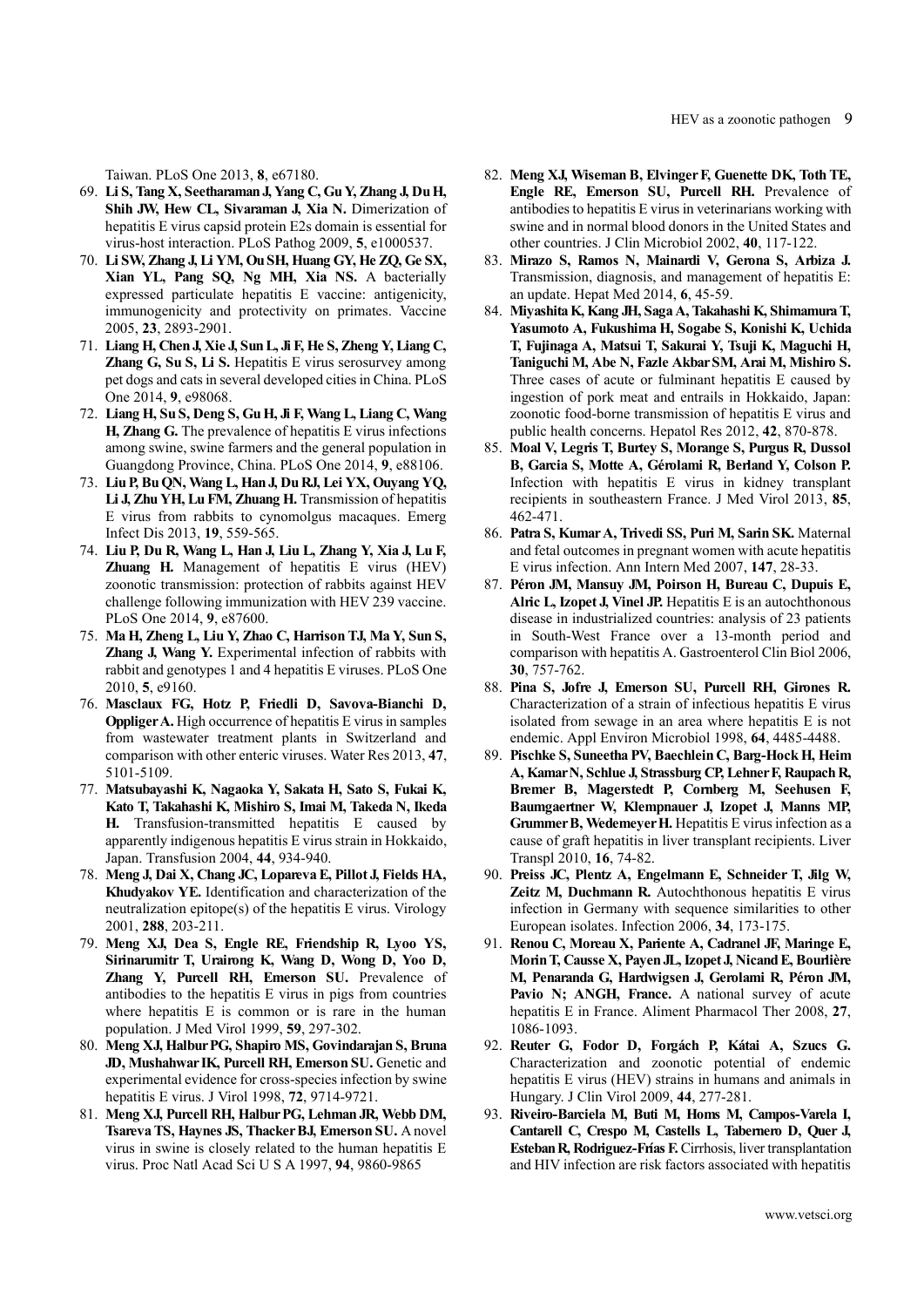10 Woo-Jung Park *et al.*

E virus infection. PLoS One 2014, **9**, e103028.

- 94. **Robinson RA, Burgess WH, Emerson SU, Leibowitz RS, Sosnovtseva SA, Tsarev S, Purcell RH.** Structural characterization of recombinant hepatitis E virus ORF2 proteins in baculovirus-infected insect cells. Protein Expr Purif 1998, **12**, 75-84.
- 95. **Safary A.** Perspectives of vaccination against hepatitis E. Intervirology 2001, **44**, 162-166.
- 96. **Sanford BJ, Dryman BA, Huang YW, Feagins AR, Leroith T, Meng XJ.** Prior infection of pigs with a genotype 3 swine hepatitis E virus (HEV) protects against subsequent challenges with homologous and heterologous genotypes 3 and 4 human HEV. Virus Res 2011, **159**, 17-22.
- 97. **Sanford BJ, Emerson SU, Purcell RH, Engle RE, Dryman BA, Cecere TE, Buechner-Maxwell V, Sponenberg DP,**  Meng XJ. Serological evidence for a hepatitis E virus-related agent in goats in the United States. Transbound Emerg Dis 2013, **60**, 538-545.
- 98. **Sanford BJ, Opriessnig T, Kenney SP, Dryman BA, Córdoba L, Meng XJ.** Assessment of the cross-protective capability of recombinant capsid proteins derived from pig, rat, and avian hepatitis E viruses (HEV) against challenge with a genotype 3 HEV in pigs. Vaccine 2012, **30**, 6249-6255.
- 99. **Schofield DJ, Glamann J, Emerson SU, Purcell RH.** Identification by phage display and characterization of two neutralizing chimpanzee monoclonal antibodies to the hepatitis E virus capsid protein. J Virol 2000, **74**, 5548-5555.
- 100. **Shrestha MP, Scott RM, Joshi DM, Mammen MP Jr, Thapa GB, Thapa N, Myint KS, Fourneau M, Kuschner RA, Shrestha SK, David MP, Seriwatana J, Vaughn DW, Safary A, Endy TP, Innis BL.** Safety and efficacy of a recombinant hepatitis E vaccine. N Engl J Med 2007, **356**, 895-903.
- 101. **Shuval H.** Estimating the global burden of thalassogenic diseases: human infectious diseases caused by wastewater pollution of the marine environment. J Water Health 2003, **1**, 53-64.
- 102. **Smith DB, Simmonds P; International Committee on Taxonomy of Viruses** *Hepeviridae* **Study Group, Jameel S, Emerson SU, Harrison TJ, Meng XJ, Okamoto H, Van der Poel WHM, Purdy MA.** Consensus proposals for classification of the family Hepeviridae. J Gen Virol 2014, **95**, 2223-2232.
- 103. **Song YJ, Jeong HJ, Kim YJ, Lee SW, Lee JB, Park SY, Song CS, Park HM, Choi IS.** Analysis of complete genome sequences of swine hepatitis E virus and possible risk factors for transmission of HEV to humans in Korea. J Med Virol 2010, **82**, 583-591.
- 104. **Stoszek SK, Abdel-Hamid M, Saleh DA, El Kafrawy S, Narooz S, Hawash Y, Shebl FM, El Daly M, Said A, Kassem E, Mikhail N, Engle RE, Sayed M, Sharaf S, Fix AD, Emerson SU, Purcell RH, Strickland GT.** High prevalence of hepatitis E antibodies in pregnant Egyptian women. Trans R Soc Trop Med Hyg 2006, **100**, 95-101.
- 105. **Takahashi K, Kitajima N, Abe N, Mishiro S.** Complete or near-complete nucleotide sequences of hepatitis E virus genome recovered from a wild boar, a deer, and four patients who ate the deer. Virology 2004, **330**, 501-505.
- 106. **Takeda H, Matsubayashi K, Sakata H, Sato S, Kato T, Hino S, Tadokoro K, Ikeda H.** A nationwide survey for

prevalence of hepatitis E virus antibody in qualified blood donors in Japan. Vox Sang 2010, **99**, 307-313.

- 107. **Tam AW, Smith MM, Guerra ME, Huang CC, Bradley DW, Fry KE, Reyes GR.** Hepatitis E virus (HEV): molecular cloning and sequencing of the full-length viral genome. Virology 1991, **185**, 120-131.
- 108. **Tamura A, Shimizu YK, Tanaka T, Kuroda K, Arakawa Y, Takahashi K, Mishiro S, Shimizu K, Moriyama M.** Persistent infection of hepatitis E virus transmitted by blood transfusion in a patient with T-cell lymphoma. Hepatol Res 2007, **37**, 113-120.
- 109. **Taniguchi M, Kim SR, Mishiro S, Takahashi K, Shin MH, Yun H, Park MS, Li ZM, Kim MK, Fang J, Hayashi Y.** Epidemiology of hepatitis E in Northeastern China, South Korea and Japan. J Infect 2009, **58**, 232-237.
- 110. **Tsarev SA, Tsareva TS, Emerson SU, Govindarajan S, Shapiro M, Gerin JL, Purcell RH.** Recombinant vaccine against hepatitis E: dose response and protection against heterologous challenge. Vaccine 1997, **15**, 1834-1838.
- 111. **Wang Y, Zhou X, Debing Y, Chen K, Van Der Laan LJW, Neyts J, Janssen HLA, Metselaar HJ, Peppelenbosch MP, Pan Q.** Calcineurin inhibitors stimulate and mycophenolic acid inhibits replication of hepatitis E virus. Gastroenterology 2014, **146**, 1775-1783.
- 112. **Wei M, Zhang X, Yu H, Tang ZM, Wang K, Li Z, Zheng Z, Li S, Zhang J, Xia N, Zhao Q.** Bacteria expressed hepatitis E virus capsid proteins maintain virion-like epitopes. Vaccine 2014, **32**, 2859-2865.
- 113. **Widén F, Sundqvist L, Matyi-Toth A, Metreveli G, Belák S, Hallgren G, Norder H.** Molecular epidemiology of hepatitis E virus in humans, pigs and wild boars in Sweden. Epidemiol Infect 2011, **139**, 361-371.
- 114. **Wu T, Li SW, Zhang J, Ng MH, Xia NS, Zhao Q.** Hepatitis E vaccine development: a 14 year odyssey. Hum Vaccin Immunother 2012, **8**, 823-827.
- 115. **Wu T, Zhu FC, Huang SJ, Zhang XF, Wang ZZ, Zhang J, Xia NS.** Safety of the hepatitis E vaccine for pregnant women: a preliminary analysis. Hepatology 2012, **55**, 2038.
- 116. **Xia J, Liu L, Wang L, Zhang Y, Zeng H, Liu P, Zou Q, Wang L, Zhuang H.** Experimental infection of pregnant rabbits with hepatitis E virus demonstrating high mortality and vertical transmission. J Viral Hepat 2015, **22**, 850-857.
- 117. **Xia NS, Zhang J, Zheng YJ, Ge SX, Ye XZ, Ou SH.** Transfusion of plasma from a blood donor induced hepatitis E in rhesus monkey. Vox Sang 2004, **86**, 45-47.
- 118. **Xu C, Wang RY, Schechterly CA, Ge S, Shih JW, Xia NS,**  Luban NL, Alter HJ. An assessment of hepatitis E virus (HEV) in US blood donors and recipients: no detectable HEV RNA in 1939 donors tested and no evidence for HEV transmission to 362 prospectively followed recipients. Transfusion 2013, **53**, 2505-2511.
- 119. **Yamashita T, Mori Y, Miyazaki N, Cheng RH, Yoshimura M, Unno H, Shima R, Moriishi K, Tsukihara T, Li TC, Takeda N, Miyamura T, Matsuura Y.** Biological and immunological characteristics of hepatitis E virus-like particles based on the crystal structure. Proc Natl Acad Sci U S A 2009, **106**, 12986-12991.
- 120. **Yoon Y, Jeong HS, Yun H, Lee H, Hwang YS, Park B, Lee CJ, Lee S, Hyeon JY.** Hepatitis E virus (HEV) seroprevalence in